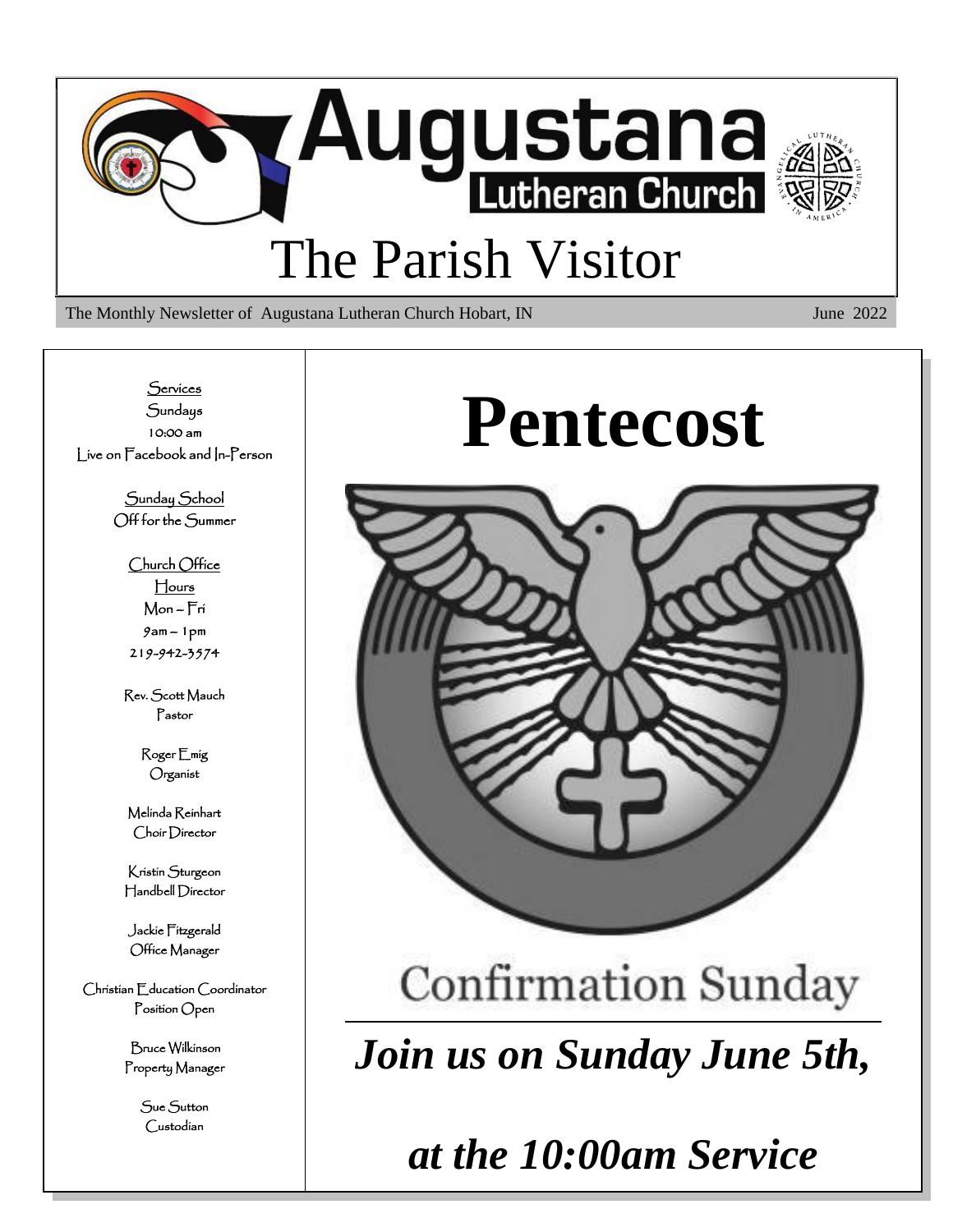## **Thoughts from the Pastor….**

This is an exciting time, for our High School seniors who will be graduating. It is exciting for them and for their parents, who helped make this time possible. The end of May beginning of June will be an important time, as our young people will finally finish this major step in life. They will hopefully, depending on finals testing, be able to walk across the stage, and know that they are finally done.

All of the studying or cramming, the late-night book reports, the last-minute projects, are over. There are no more equations to solve, no more verbs to circle, no more nouns to underline. There is no longer a reason to know the atomic number of an element on the periodic table. And now when someone asks you, "If one train is leaving NY at noon and the other is leaving LA at 3 what time will they meet?" You can look at them and know that the right answer is WHO CARES!! This is an awesome time.

But what I want to say to you today is that no matter where you go in life the learning never stops. The education you received in school is critical and extremely important to achieve success in life, but the education we gain in the real world is priceless. And there is no book to teach you how to succeed. Many years ago, Robert Fulghum wrote "All I Really Need to Know I learned in Kindergarten." It was his way of sharing all that we would need to live by to be happy and succeed in life. He says,

- Share everything, Play fair, Don't hit people.
- Put things back where you found them, clean up your own mess, and don't take things that aren't yours.
- Say you're sorry when you hurt somebody, wash your hands before you eat, and flush!
- Warm cookies and cold milk are good for you.
- Live a balanced life--learn some and think some and draw and paint and sing and dance and play and work some. Take a nap every afternoon.
- When you go out into the world, watch out for traffic, hold hands, and stick together.
- Be aware of wonder. Remember the little seed in the Styrofoam cup: The roots go down and the plant goes up and nobody really knows how or why, but we are all like that.
- Goldfish and hamsters and white mice and even the little seed in the Styrofoam cup--they all die. So do we.
- And then remember the Dick-and-Jane books and the first word you learned--the biggest word of all--LOOK.

Today I want to teach all of you the most important lesson you need to know. Robert Fulghum gives some great advice, but if you come to me and ask me, "Pastor Scott, what do I need to be the most successful person possible in life?" I am going to look at you and say, "all you need is love."

No, I'm not talking about the Beatles song, and I am not talking about a love that we have for that fling, or high school boyfriend or girlfriend. The love I am talking about is the love that we can only get from God. An unconditional love. Learn God's love, what it means, what it is, how it can be used in our lives, and you will be successful in everything you do.

Remember, if you want to be the most successful person you can be in life, all you need is love. Secondly, if you want love, you need to learn to accept people for who they are, forgive those that have hurt you, support other believers in their faith walk, and learn that you are truly free if you are walking in God's love. But also remember; to learn God's love you've got to love yourself first, and then to love those that nobody else will. When we learn this. When we learn to love like God, then we can know that we are truly successful.

Well Done, Graduates!

Pastor Scott



We remember in prayer our brothers and sisters in Christ, our shut-ins, our hospitalized, ill or recovering, and all our men and women serving in the military.

> **Deaths** None in May

**Baptisms** None in May

**First Communion or Confirmation** 

Katie Bonez Mya Connell Gretchen Gruett Camden and Carson Ritter

**Weddings** None in May

**Hospitalized** None May

**New Members** None in May

**Visitor Deadline**

Deadline to get articles in to the July visitor is June 20th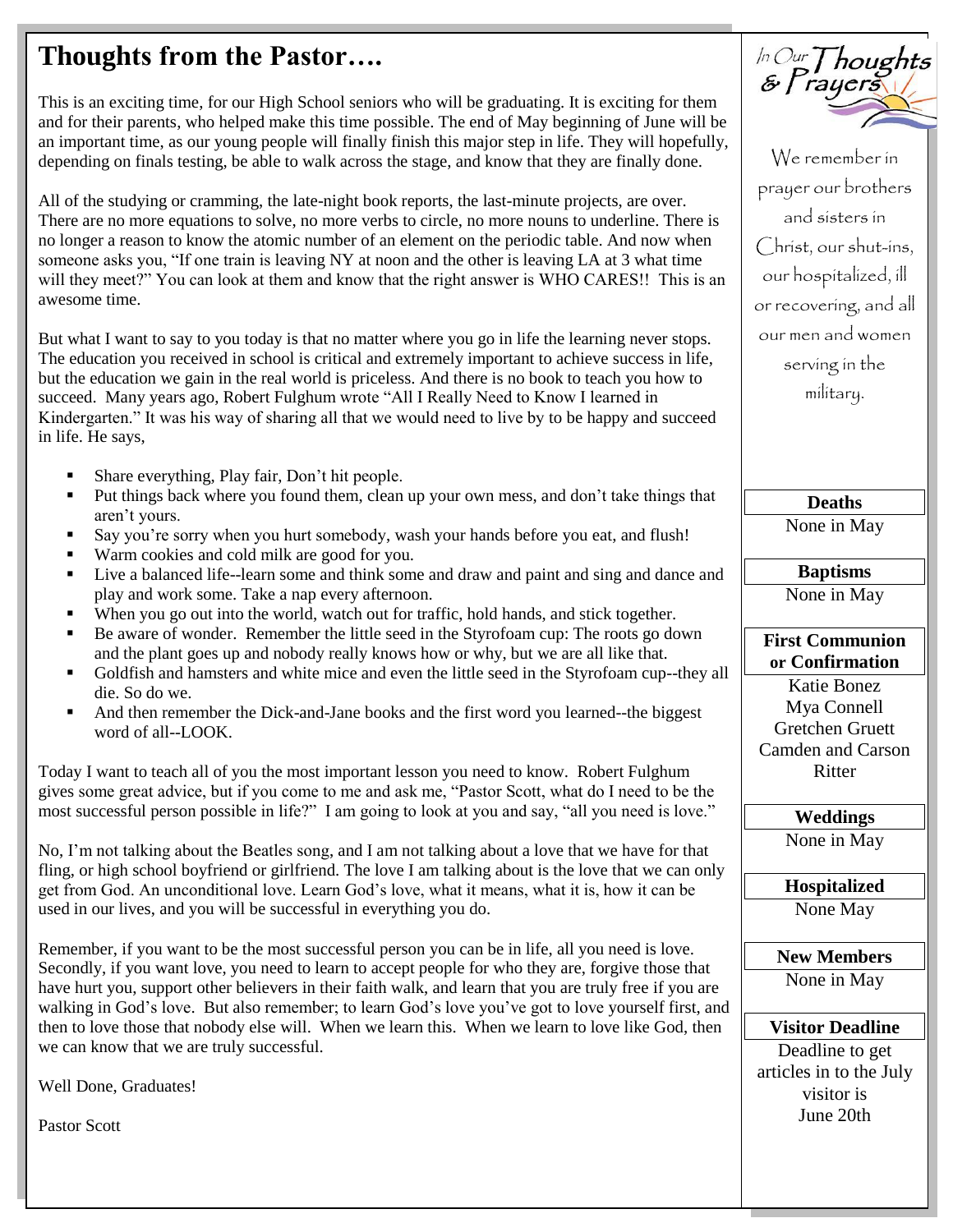## *Committees & Gatherings*

## **Confirmation**

Pentecost Sunday is June 5, 2022. There will be 4 Confirmands that will be Confirmed on June 5<sup>th</sup>; Jena Burton, Emily Cicillian, Grace Griffith & Ely Gruett

## **Hope Circle**

Hope Circle has decided to dissolve along with W.E.L.C.A. Thank you all who have belonged to these Circle's and participated in many good Bible Studies, luncheons and various outreach programs.

We will continue to have funeral luncheons for church members.

#### **Needlers**

Needlers will meet the  $1^{st}$  &  $3^{rd}$ Friday of every month, in the social hall room downstairs, **at 7:00 pm.**  All are invited.

### **Altar Guild for June**

Lois & Sarah MacMillan

### **Offering Stewards**

Jenni Roberts, Monica Deck, Chuck Daniels, Walt Yovanovich & Paul Allen

### **Birthday Offerings**

Sue Fay, Jenni Roberts, David Husek, Jackie Fitzgerald, Marilyn Pearson, Margie Stratton

### **Donut Angels**

We are looking for someone to be the Donut Angel in June. Call the church office if you're interested.

### **Bible Study**

Pastor Scott has a Bible Study that meets every Wednesday morning at 9:00 am. All are welcome!

**Augustana Food Baskets Next food pantry is June 21st .** We helped **10** families in the Month of May and **3 walk-ins.** Augustana Families, There are food pantry bags available anytime to be picked up or you can pick one up on Sunday leaving church and we are accepting monetary donations too. We are giving gift cards and non-perishable food to our food pantry people. We appreciate all of the support we receive from our Augustana family. **Thanks to Dick Freckelton for numbering Food Pantry's Bags!!**

## **Food pantry is in need of paper Bags!!**

**Augustana's Website Visit our WEBSITE! augustanahobart.com** (A great way to view the worship service and weekly news, if you can't make it to church). **Also, look us up on Facebook @ Augustana Lutheran Church ELCA. It's a great way to communicate and stay connected. (This is our private page.) Watch Sunday morning services at 10:00 am on Facebook – AugustanaLutheranChurch-Hobart**

### **Sunday School**

There will be no Sunday School during the summer.

**Worship & Music** Worship & Music's doesn't meet through the summer.

### **Attention!! Clean Up Day!!**

We will be having a cleanup day on Saturday, June  $4<sup>th</sup>$  from  $8:30-$ 12:00 pm with coffee and donuts at 8:30.

Please bring gloves & rakes. Hope you can help out!!

## **Puppy Pantry**

I am expanding the help for Hobart Humane Society and Cat Society. I have a container by the entryway next to the food pantry bin. It has a list of needs for cats & dogs. If you can't get to either shelter to donate, I will be glad to take donations. Just place it in the blue container by the food pantry box.

### **Choir June Schedule**

**June** 5 - Chancel Choir

Ruth Mueller

### **Funeral Luncheon's**

If you are interested in helping with Funeral Luncheons: Setting-up Serving Clean-up Bringing food

Please sign-up on the sheet located in the Hallway at the top of the stairs or call the church office and let them know.

## **Flower Chart 2022**

Please try to sign up for flowers, because if nobody signs up, then we won't have flowers on the altar for Sunday! Just a reminder to everyone, when you sign up for flowers please sign up on the flower chart in the hallway as well as fill out the white paper located below the flower chart. Return the white paper into the church office, so it can be put into the church bulletin correctly! Also, please take a flower fund envelope to be used to put the money in for the flowers.

Thank you for your cooperation!

**We need people to sign up for flowers for July & August**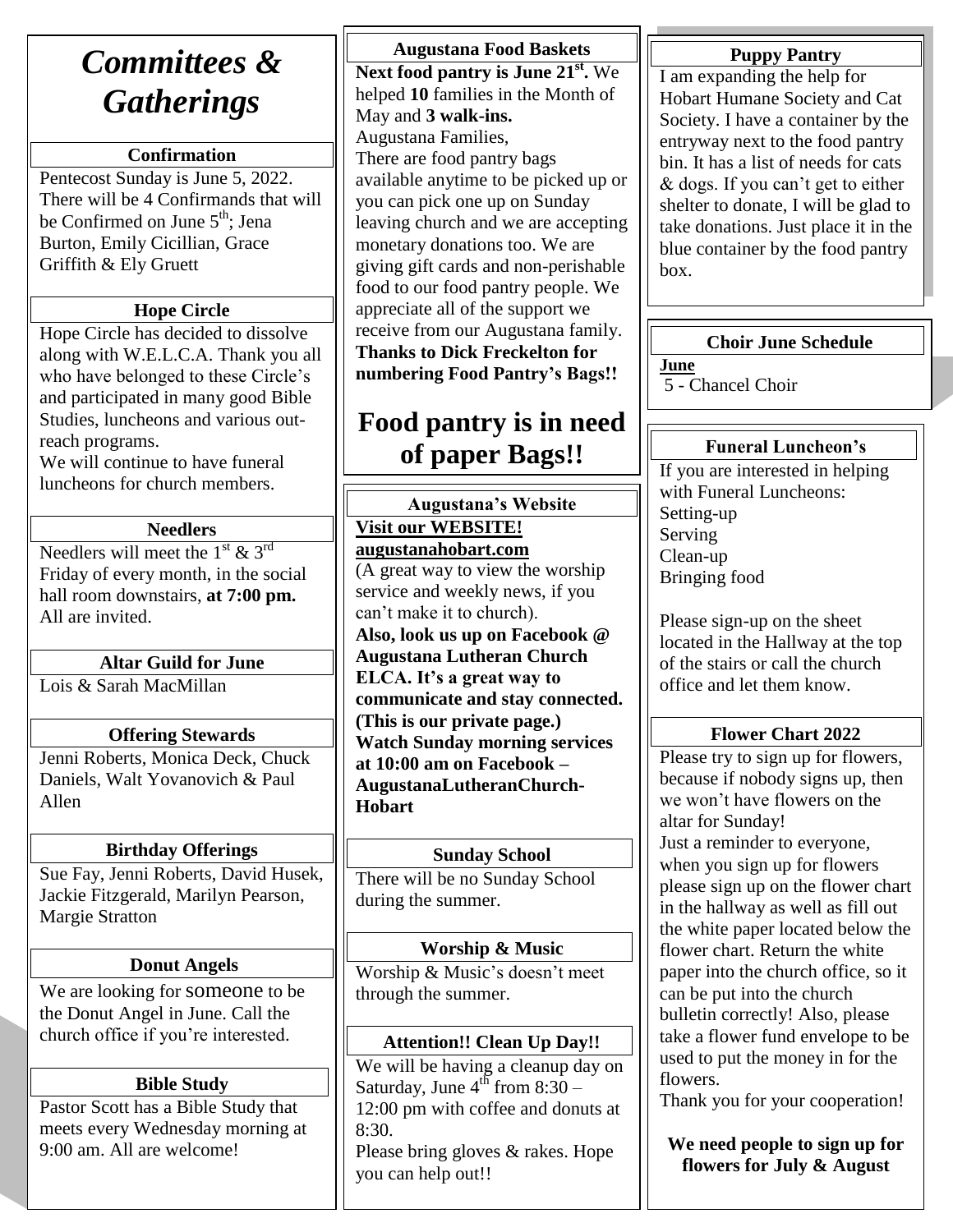## **The Augustana Lutheran Church Foundation**

Augustana Foundation News

We would like to congratulate Ethan Whiteman as our 2022 Lindholm/Burke Grant recipient. He will receive a \$1,500 Educational Grant for 4 years. Ethan is starting his studies at Purdue University this fall in Computer Science.

We have also approved the following Lindholm/Burke Grant Renewals. Nina Rucinski - Senior at Indiana University / Biology with a minor in Nutrition Timothy Wheeler - Sophomore at Indiana University / Public Policy and Pre Law

The Foundation will also issue Special Educational Grants of \$750 to the following. Brian Rucinski - Sophomore at Purdue North Central / Business Paige Cooper - Junior at Indiana University NW / Psychology Paula Isolampi - Graduate at Valparaiso University / Transition to Teaching Abigail (Clemmons) Speidel - Junior at Ball State / Criminal Justice Payton Disney - Freshman Purdue North Central / Technology

Please join us on Foundation Sunday to celebrate our Augustana students on Sunday, June  $5^{\text{th}}$ .

## **Council Notes**

Council Meeting was called to order at 6:34 pm, a quorum was present.

#### Pastor:

Pastor Scott shared that attendance increased during the month of April due to Easter. Online viewing is still a very high percentage.

#### Office Manager

Jackie stated that Carlos had installed software on Jackie's and Judy's computers so that they are properly being backed up now. There may or may not be the possibility to order geraniums for Pentecost Sunday. Jackie will investigate orders with other nearby nurseries. A suggestion was made for Church Council members to be Communion Stewards plus greeters on given Sundays. The Food Pantry is low on non-perishable items. Another suggestion was to move the Food Panty bin into the Narthex where it is more visible.

Financial:

Chuck conveyed that there was an increase in offering during the month of April. A new fund labeled "Funeral Dinners" has been set up for families that are not able to pay for a needed funeral dinner.

Youth & Family:

Amber Ratcliff has stuffed around 500 eggs for Easter. The eggs will be hidden while breakfast is being set up. Sunday School has been attended well.

Property:

The much-needed roof repairs have happened. Repair pictures were shared during the meeting. The alarm system is going to be installed on Friday. Next week, the new doors will also be installed. The Church Cleanup Day will be on Saturday, June 4th. Pastor Scott repaired the two emergency lights.

Council's next meeting is June  $9<sup>th</sup>$ .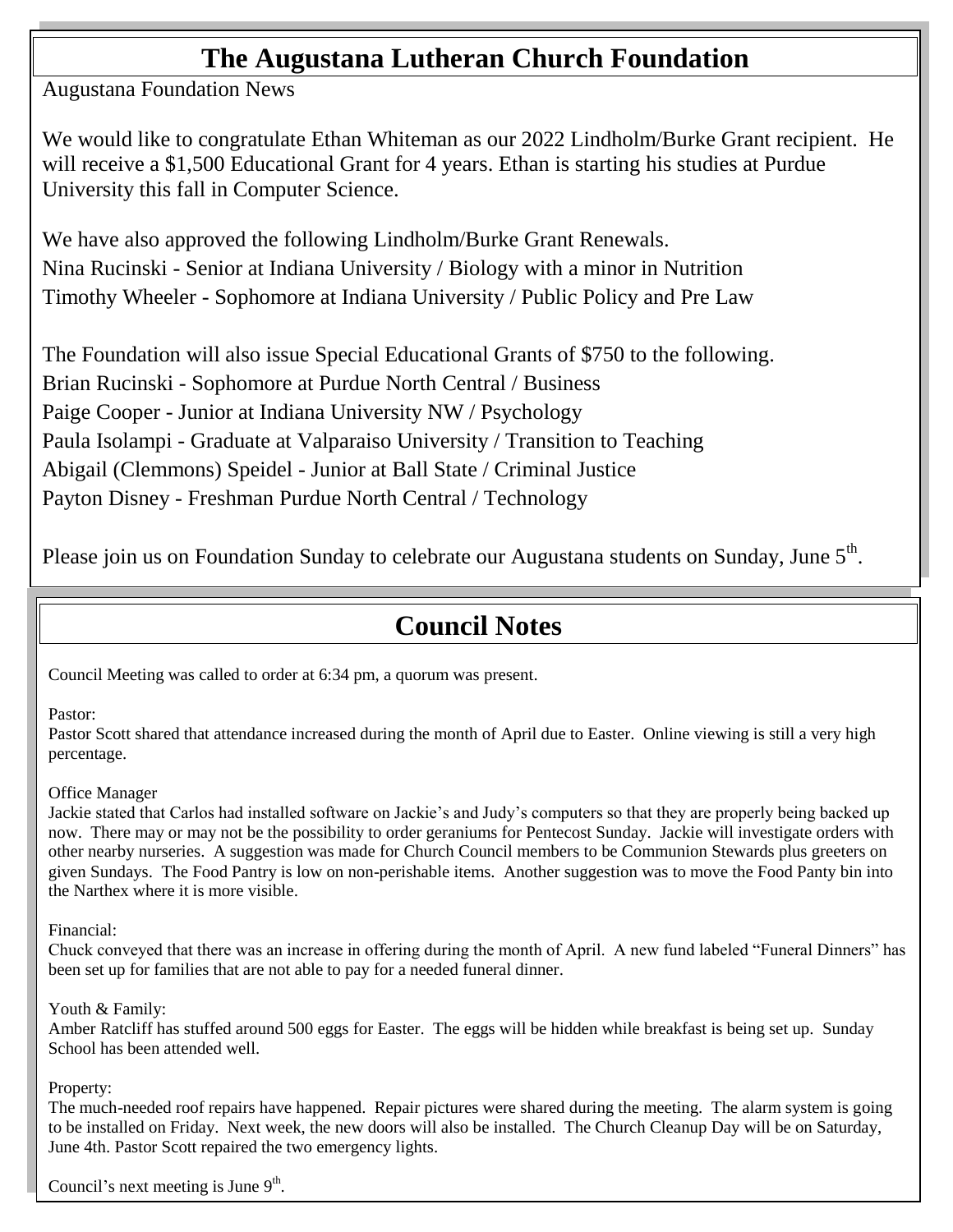## **June Birthday's**

1 – Mr. Alan Beckler 2 – Mrs. Marie Podrebarac 4 – Mrs. Tammy Pivarnik 5 - Mrs. Karen DaVaney, Mr. Eric Barron 6 - Mr. Phillip Gilyan 7 - Ms. Bonnie Claussen 8 - Mrs. Ashley France, Cierra Crofton Ms. Samantha Disney, Ms. Becky Husted 9 - Mrs. Tory Krause 10 - Mr. Terry Ellis 11 - Mr. Ronald Kelm, Mrs. Nancy Baker 12 - Mr. Matthew Roberts, Mrs. Bobbi Pavese, Mrs. Virginia Johnson 16 - Mr. David Ittel, Mallary Rappatta 17 - Mrs. Jennifer Goodman, Mrs. Lois MacMillan 18 - Mr. Terry Bennett, Mrs. Amy George 19 - Mr. Jim Sikora 20 - Mrs. Dorothy Eaton 21 - Mrs. Heidi Moore, Mr. Steven Forsythe, Nolan Connell 22 - Mr. Vincent Razo, Mrs. Sabrina Szostek, Ms. Lauren Orchard, Mr. Jeff Sudroff Jr. 23 - Mrs. Erin Crofton 24 – Mr. Randy Griffith Jr. 25 - Ms Carol Eaton, Mrs. Teddi Burt 26 - Mrs. Dawn Lindborg 28 – Mrs. Susan Hearth, Ms. Nina Rucinski Mrs. Regina Gilyan, Brooklyn Coons 29 – Mr. David DaVaney 30 - Mr. Mark Williams, Mrs. Dorinne Richardson, Mr. Zach Porter

## **Thank You**

Thank you to all who made Mya's First Communion so special! She loved having you come down for cake, coffee and all the hugs! Mya greatly appreciated the very generous monetary gifts and gift cards. We love you and and consider you all family. Love, Judy & Mya

Dear Augustana Lutheran Church,

Thank you for your generous \$2,000.00 emergency gift to help the people of Ukraine, who are enduring unimaginable hardship and suffering. Please continue to lift them up in your prayers. Your gift is being put to use immediately to deliver emergency food, shelter, Personal Care Kits, Baby Care Kits, medicines and other critically needed items for children and their families who are trying to survive the horrifying fighting…or are being forced to flee their homeland with a few meager belongings. Your willingness to share your blessings during a

global crisis like this is a godsend to your neighbors in Ukraine who are hurting. They can feel your love and are deeply grateful to know you are keeping them in your thoughts and prayers.

If you have any questions regarding your donation, please feel free to reach out to us anytime at 800- 597-5972 or via email at [lwr@lwr.org.](mailto:lwr@lwr.org) You'll also find inspiring stories of the life-changing work you make possible at lwr.org. And if you haven't already, be sure to subscribe to our e-newsletter to receive bi-weekly updates on the impact of your generosity.

Warm Regards,

Ambassador Daniel V. Speckhart (ret.) President and CEO



## **Online Giving:**

If you are interested in Online Giving please sign into the link below and create an Account. Please ONLY USE CHECKING ACCOUNTS when setting up Online Giving.

Augustana will be charged additional fees if you use a debit or credit card, so we encourage you not to use these.

[osvhub.com/augustanahobart/funds](http://osvhub.com/augustanahobart/funds)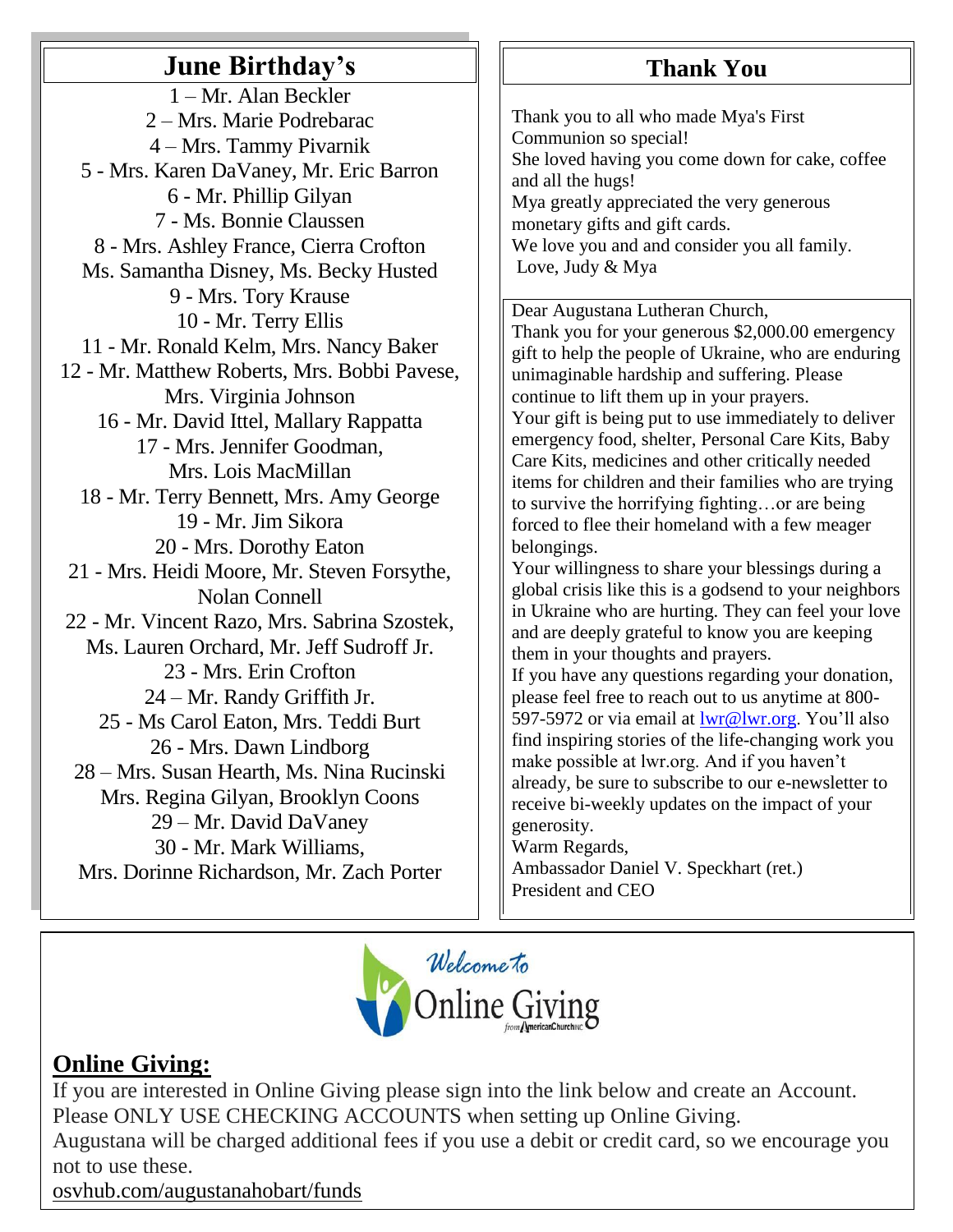## **Another Thank You**

The People of Augustana Lutheran,

I had a great visit with Pastor Scott last week and thoroughly enjoyed the Bible Study after our meeting. Thank you for the generosity you have shared with our neighbors around the world and specifically with those in Ukraine. What you do and give matters and makes a difference.

Grace & Peace,

Tim Krick

## **A Note from Ceci**

Dear Ones,

 Weather here today is in the 50's and very windy with tidal flooding. You are in the 80's per the Weather Person. What a switch! Ha Ha!!

 Think of you all the time and pray for you all when I do, but know I have a very loving church family here also.

Love & Prayers, Ceci

## **CRISIS IN UKRAINE**

The needs of our neighbors in Ukraine and the number of refugees are growing every hour. Your continued love will get cash directly into the hands of refugees and support the incredible partners, including other Lutheran congregations near Ukraine, that are welcoming neighbors in with loving arms.

LWR teams are on the ground meeting immediate needs and planning a longer-term response as families rebuild their lives after destruction. But we can't do it without you. Please continue to give – and to inspire your congregation – to give generously - until your love reaches every neighbor!

Augustana Lutheran Church has pledged \$4000.00 through donations from the Food Pantry and Foundation, and we are asking the members of Augustana to help grow our pledge.

## **HOW CAN I GIVE?**

• Give to Augustana – Please write LWR Ukraine on your check or envelope

• Give directly to LWR at [www.lwr.org/matc](http://www.lwr.org/matc)



## **Celebrate creation care with us this summer.**

Creation Station is an exciting blend of storytelling, arts, crafts, science, music and an opportunity to use your imagination. Your family is invited to join in the fun every Thursday evening to get creative about the world we live and love.

Thursdays, June 30th through August 4th, 6:00 - 8:00 pm.

Creation Station is for all ages, children, families, youth, parents, guardians, grandparents and the young at heart! Everyone is welcome. Children must be accompanied by an adult. Creation Station is hosted at Jerry Ross Elementary School, located at 11319 Randolph Street in Crown Point, Indiana.

All events are free, but we do ask you to pre-register at [www.creationstationwinfield.weebly.com.](http://www.creationstationwinfield.weebly.com/)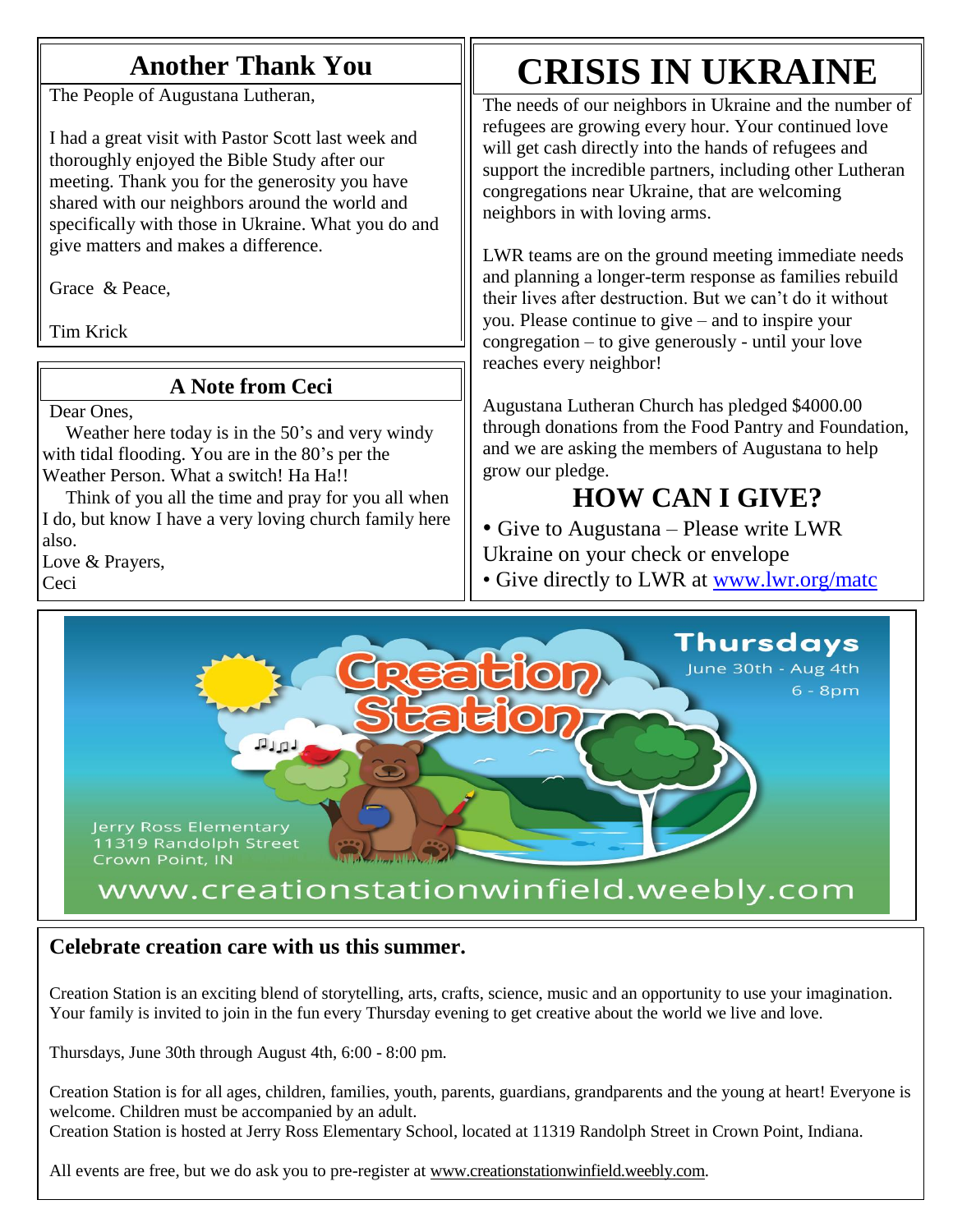## **REPORT TO NOTHWEST INDIANA CONFERENCE SYNOD COUNCIL MEETING 4/22 and 4/23 2022**

The Synod Council met IN PERSON on Friday and Saturday, April 22<sup>nd and</sup> 23rd, 2022 (three individuals joined via Zoom).

The Friday evening started with where or how we had seen God at work. My response was in the New creations Men's Shelter for homeless men in Valparaiso. I have worked at 6 different churches in town and found men, at each church, willing to give of themselves to help the less fortunate. This time was also a chance for us to get reacquainted with each other after 2 years of virtual.

We also approved the minutes of the last Synod Council meeting, and got an update on the Bishop Election process. In separate action, we formally acknowledged the disaffiliation from the ELCA of Bethany Lutheran in LaPorte and St John Hubbells in Sunman. Both congregations had the required two votes of their membership to disaffiliate. Both will join the North American Lutheran Church.

We also formally voted to dissolve the Shalom SAWC (Synod Authorized Worshiping Community). This was a group of individuals that were immigrants who started a worshiping community in Indianapolis. Over the last few years they have worked closely with Salem Lutheran Church and have decided to formally dissolve and join Salem.

On Saturday we started with a fiduciary session. Our Synod finances seem to be in good shape. We have about \$16,000 more in expenses than income so far this year, but that does not reflect any draw on our endowment. We finished the 2021/2022 budget year with Mission Support about \$200,000 under budget but were able to balance income and expenses with endowment draws. Our audit for the 2020/2021 budget year is finished with minor findings to be corrected. The Audit for the 2021/2022 budget year will start this summer.

We considered and approved new compensation standards for Deacon and Pastors. They are in a spreadsheet at the Synod website that you can just fill in the blanks and the spreadsheet will do the calculations for you. Contact pastor Heather Apel for more details or if you have trouble using the spreadsheet.

Under roster concerns we approved retirement for Pastor Roberta Meyer and Deacon Lauren Mache; on leave from call for Pastor Curtis Black, Pastor Jim ward, and Pastor Hannah Hawkinson; and Synod Council Call for Pastor Brian Beckstrom (Assist. VP for Mission, Church, and Ministry at VU) and Deacon Jodi Winter (Chaplain at University Place in Lafayette).

Under a "generative" label we discussed and approved, pending approval at this year's Assembly, the Assembly Agenda/Rules of Assembly and the budget for 2023/2024. After some discussion we also appointed a Task Force to consider the frequency of in-person synod assemblies. We did not have any assembly in 2020, and an on-line assembly in 2021. The registration for this year's assembly, which is a Bishop's election, is down significantly. So the question is do we need in-person assemblies every year. The task force is to report back at the June Synod Council meeting so a decision can be made and reported to the Assembly.

## **Paper Recycling Bin**

Please bring your **old newspapers, magazines and flattened cardboard** to church with you and drop it off in the Paper Retriever Bin, located in the parking lot. It's been moved next to the trash bin.

## **Pop Tabs, Old Glasses & Cell Phones**

We are still collecting pop tabs, old glasses & cell phones. Please bring them in and put them on the table in the hallway by the coat racks.

## **Free Magazines**

Did you know that we have free Lutheran magazines in the hallway by the church office for you to pickup? There's Living Lutheran, The Lutheran Journal, The Lutheran Message & Christ in Our Home (Quarterly Devotion Book)